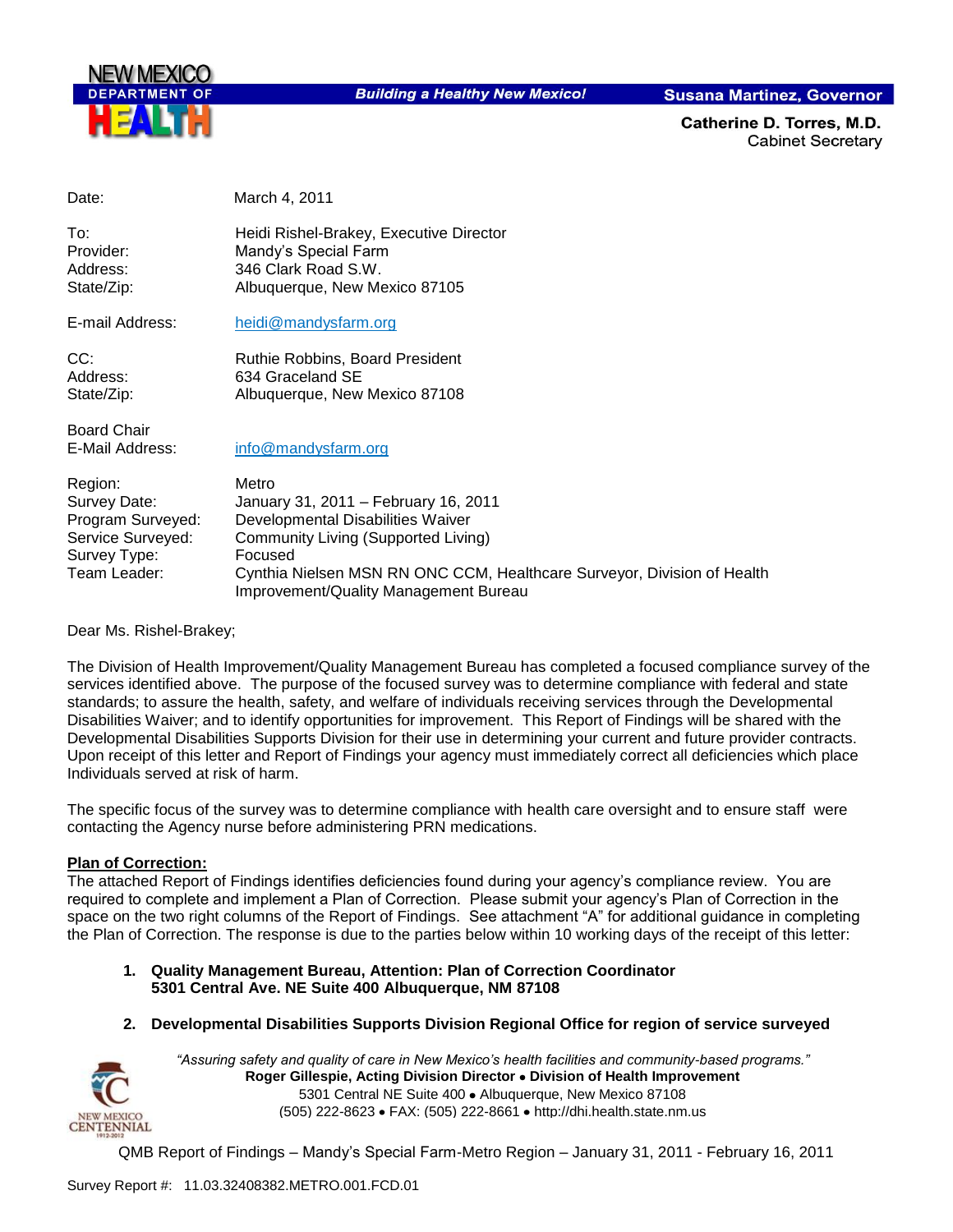Upon notification from QMB that your Plan of Correction has been approved, you must implement all remedies and corrective actions within 45 working days. If your Plan of Correction is denied, you must resubmit a revised plan as soon as possible for approval, as all remedies must still be completed within 45 working days of the receipt of this letter.

Failure to submit, complete or implement your Plan of Correction within the 45 day required time frames may result in the imposition of a \$200 per day Civil Monetary Penalty until it is received, completed and/or implemented.

#### **Request for Informal Reconsideration of Findings (IRF):**

If you disagree with a finding of deficient practice, you have 10 working days upon receipt of this notice to request an IRF. Submit your request for an IRF in writing to:

> QMB Deputy Bureau Chief 5301 Central Ave NE Suite #400 Albuquerque, NM 87108 Attention: IRF request

See Attachment "C" for additional guidance in completing the request for Informal Reconsideration of Findings. The request for an IRF will not delay the implementation of your Plan of Correction which must be completed within 45 working days. Providers may not appeal the nature or interpretation of the standard or regulation, the team composition or sampling methodology. If the IRF approves the modification or removal of a finding, you will be advised of any changes.

Please call the Plan of Correction Coordinator at 505-222-8647 if you have questions about the Report of Findings or Plan of Correction. Thank you for your cooperation and for the work you perform.

Sincerely,

*Cynthia Nielsen, RN*

Cynthia Nielsen, MSN, RN, ONC, CCM Team Lead/Healthcare Surveyor Division of Health Improvement Quality Management Bureau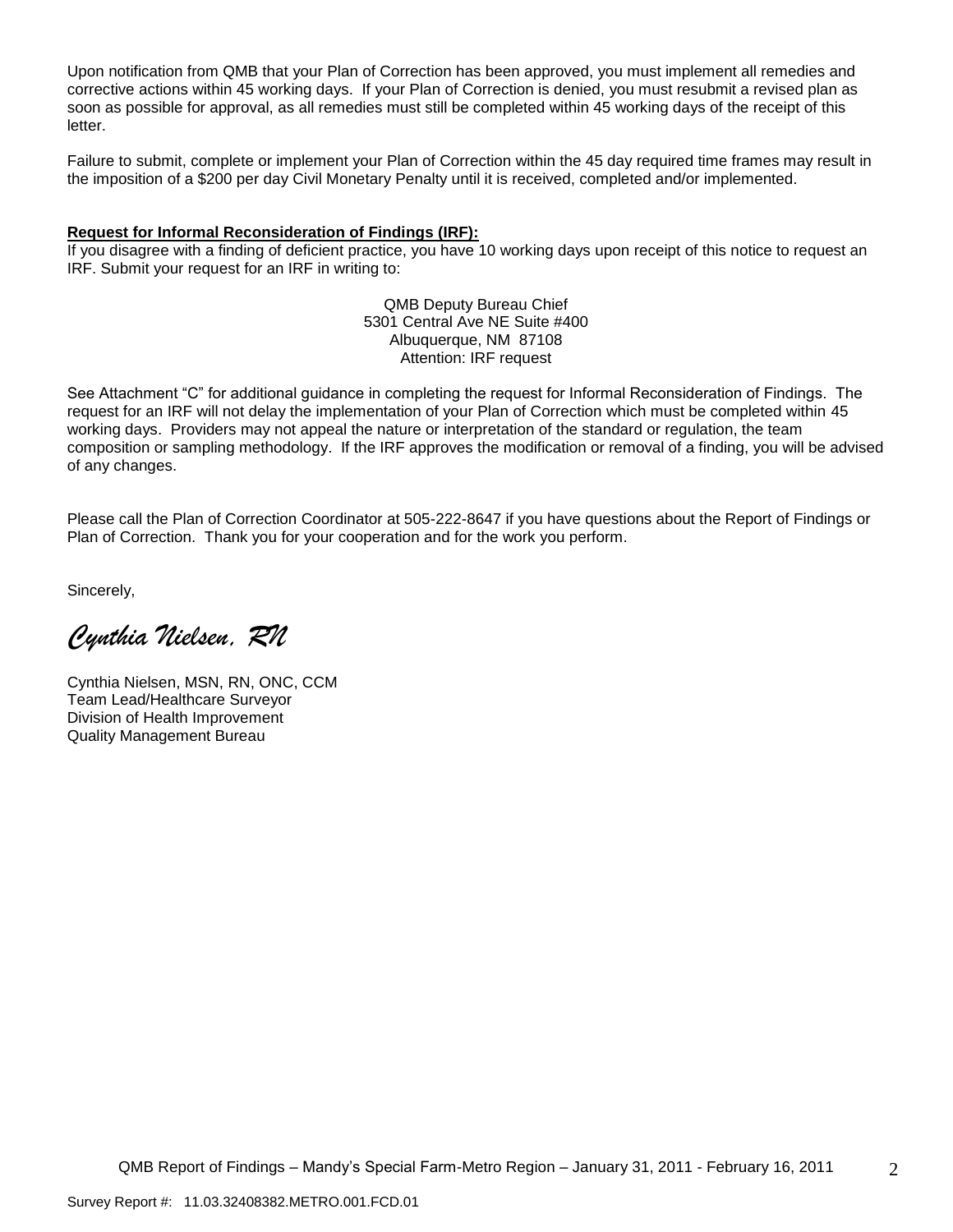# **Survey Process Employed:**

| Entrance Letter Sent:                          |         | January 31, 2011                                                                                                                                                                                                                                                    |
|------------------------------------------------|---------|---------------------------------------------------------------------------------------------------------------------------------------------------------------------------------------------------------------------------------------------------------------------|
| <b>Final Documentation Request Reconciled:</b> |         | February 16, 2010                                                                                                                                                                                                                                                   |
| <b>Total Sample Size</b>                       | Number: | 2<br>0 - Jackson Class Members<br>2- Non- <i>Jackson</i> Class Members<br>2 - Supported Living                                                                                                                                                                      |
| Records Reviewed (Persons Served)              | Number: | 2<br>Nursing Notes for October - January 2011<br>Nursing Call Log for October - January 2011<br>Medication Administration Records for October -<br>$\bullet$<br>January 2011<br>Nursing Timesheets for October - January 2011<br>٠<br>Health Assessment Tool for #1 |

- CC: Distribution List: DOH Division of Health Improvement
	- DOH Developmental Disabilities Supports Division
	- DOH Office of Internal Audit
	- HSD Medical Assistance Division

3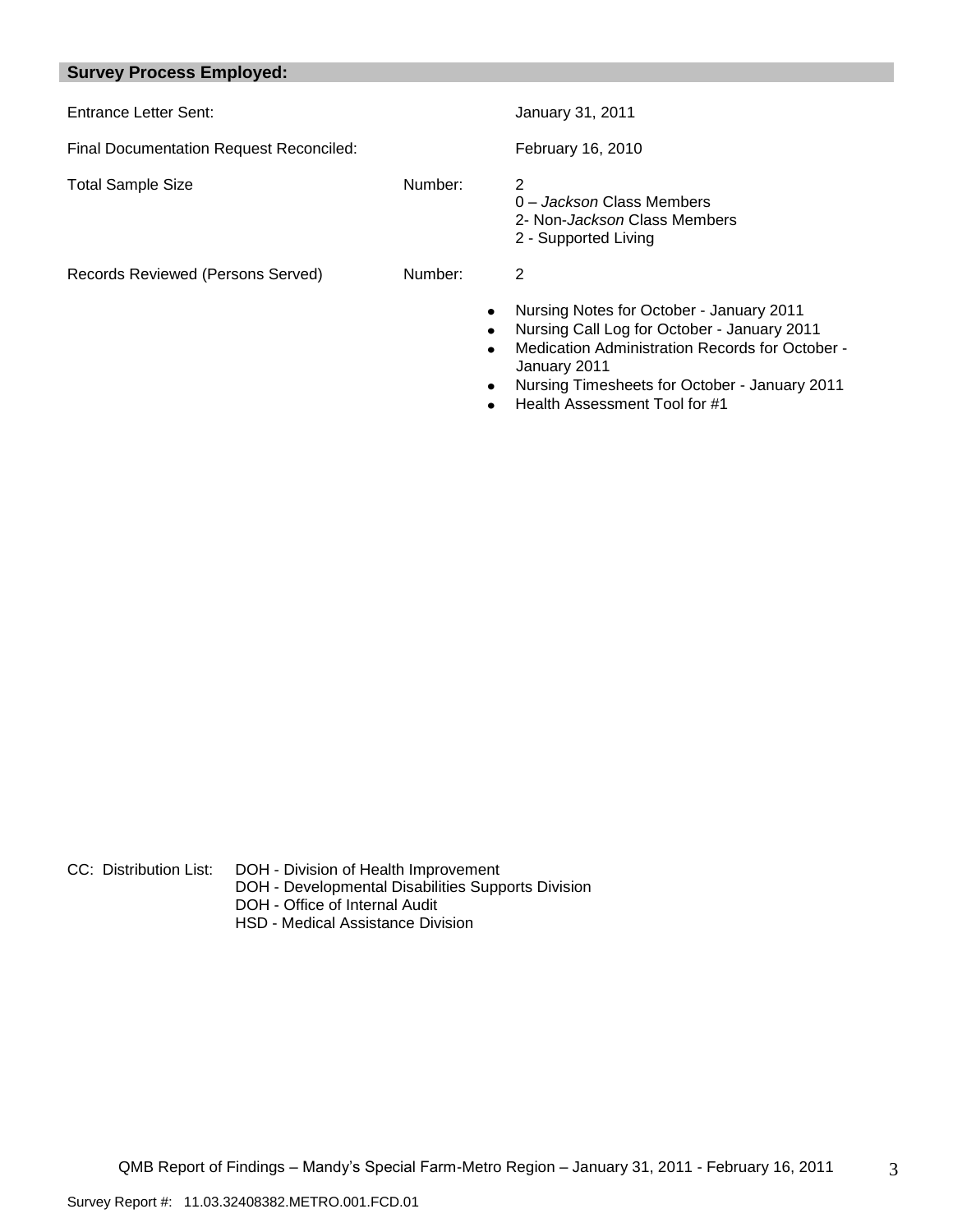#### **Attachment A**

# **Provider Instructions for Completing the QMB Plan of Correction (POC) Process**

## *Introduction:*

After a QMB Compliance Review, your QMB Report of Findings will be sent to you via US mail.

Each provider must develop and implement a Plan of Correction (POC) that identifies specific quality assurance and quality improvement activities the agency will implement to correct deficiencies and prevent continued non compliance.

Agencies must submit their Plan of Correction within 10 business days from the date you receive the QMB Report of Findings. (Providers who do not submit a POC within 10 days will be referred to the Internal Review Committee [IRC] for sanctions).

If you have questions about the Plan of Correction process, call the QMB Plan of Correction Coordinator at 505-222-8647 or email at George.Perrault@state.nm.us. Requests for technical assistance must be requested through your DDSD Regional Office.

If you wish to dispute a finding on the official Report of Findings, you must file an Informal Reconsideration of Findings (IRF) request within ten (10) business days of receiving your report. The POC process cannot resolve disputes regarding findings. Please note that you must still submit a POC for findings that are in question (see Attachment "C").

## *Instructions for Completing Agency POC:*

#### *Required Content*

Your Plan of Correction should provide a step-by-step description of the methods to correct each deficient practice to prevent recurrence and information that ensures the regulation cited is in compliance. The remedies noted in your POC are expected to be added to your Agency's required, annual Quality Assurance Plan. (see page 3, DDW standards, effective; April 1, 2007, Chapter 1, Section I Continuous Quality Management System)

If a deficiency has already been corrected, the plan should state how it was corrected, the completion date (date the correction was accomplished), and how possible recurrence of the deficiency will be prevented.

The Plan of Correction you submit needs to address *each deficiency* in the two right hand columns with:

- 1. How the corrective action will be accomplished for all cited deficiencies in the report of findings;
- 2. How your Agency will identify all other individuals having the potential to be affected by the same deficient practice;
- 3. What measures will be put into place or what systemic changes will be made to ensure that the deficient practice will not reoccur and corrective action is sustained;
- 4. How your Agency plans to monitor corrective actions utilizing its continuous Quality Assurance/Quality Improvement Plan to assure solutions in the plan of correction are achieved and sustained, including (if appropriate):
	- Details about how and when Consumer, Personnel and Residential files are audited by Agency  $\bullet$ personnel to ensure they contain required documents;
	- Information about how Medication Administration Records are reviewed to verify they contain all  $\bullet$ required information before they are distributed, as they are being used, and after they are completed;
	- Your processes for ensuring that all staff are trained in Core Competencies, Incident Reporting, and Individual-Specific service requirements, etc;
	- How accuracy in Billing documentation is assured;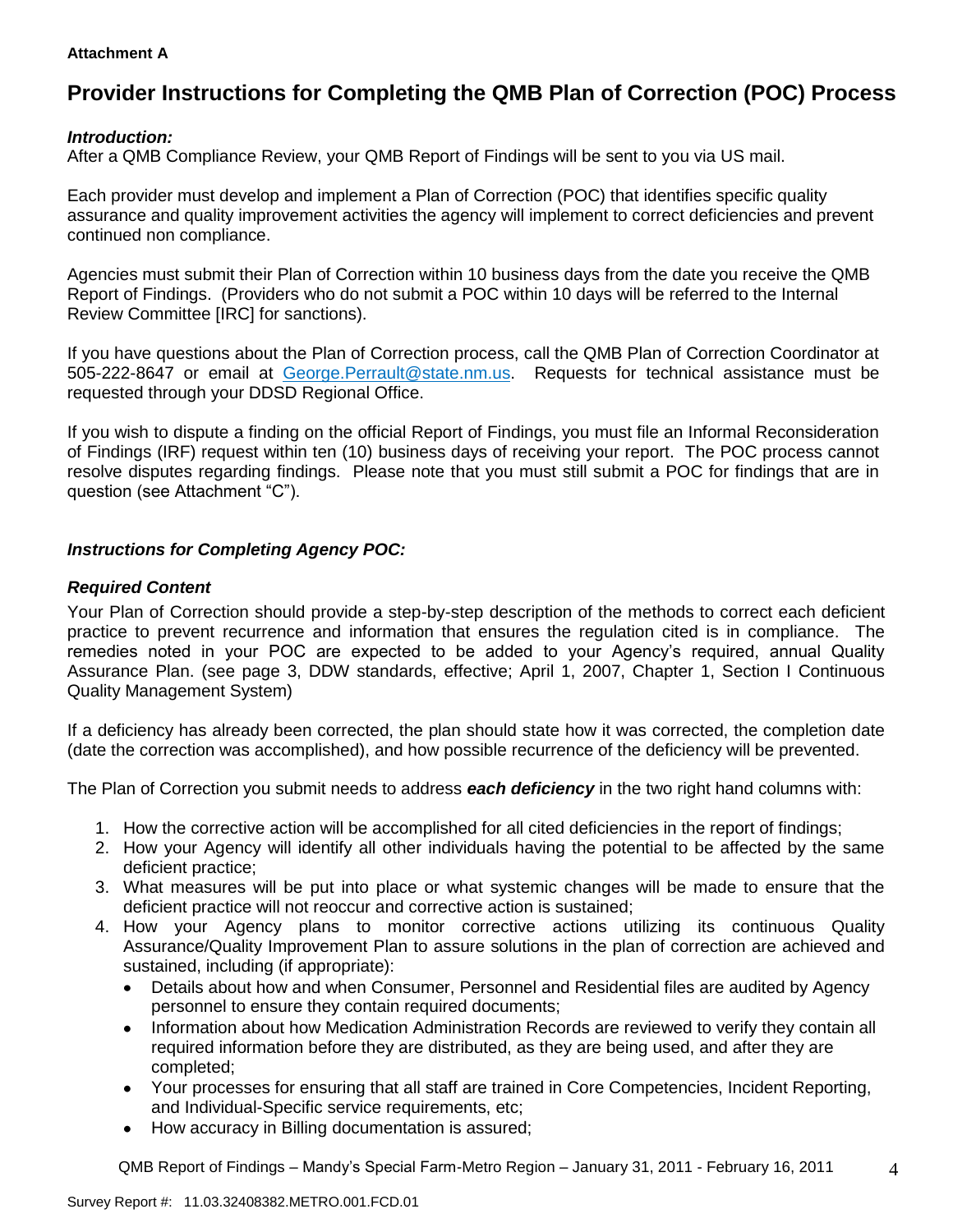- How health, safety is assured;
- For Case Management Providers, how ISPs are reviewed to verify they meet requirements, how the timeliness of LOC packet submissions and consumer visits are tracked;
- $\bullet$ Your process for gathering, analyzing and responding to Quality data, and
- Details about Quality Targets in various areas, current status, Root Cause Analyses about why Targets were not met, and remedies implemented.
- 5. The individual's title responsible for the Plan of Correction and completion date.

*Note:* **Instruction or in-service of staff alone may not be a sufficient plan of correction.** This is a good first step toward correction, but additional steps should be taken to ensure the deficiency is corrected and will not recur.

#### *Completion Dates*

The plan of correction must include a **completion date** (entered in the far right-hand column). Be sure the date is **realistic** in the amount of time your Agency will need to correct the deficiency; not to exceed 45 days.

Direct care issues should be corrected immediately and monitored appropriately. Some deficiencies may require a staged plan to accomplish total correction. Deficiencies requiring replacement of equipment, etc., may require more time to accomplish correction but should show reasonable time frames.

## *Plan of Correction Submission Requirements*

- 1. Your Plan of Correction must be completed on the official QMB Survey Report of Findings/Plan of Correction Form and received by QMB within ten (10) business days from the date you received the report of findings.
- 2. If you have questions about the POC process, call the POC Coordinator, George Perrault at 505-222- 8647 for assistance.
- 3. For Technical Assistance (TA) in developing or implementing your POC, contact your local DDSD Regional Office.
- 4. Submit your POC to George Perrault, POC Coordinator in any of the following ways:
	- a. Electronically at [George.Perrault@state.nm.us](mailto:George.Perrault@state.nm.us)
	- b. Faxed to 505-222-8661, or
	- c. Mailed to QMB, 5301 Central Avenue SW, Suite 400, Albuquerque, NM 87108
- 5. Do not send supporting documentation to QMB until after your POC has been approved by QMB.
- 6. QMB will notify you when your POC has been "approve" or "denied."
	- a. Whether your POC is "approved," or "denied," you will have a maximum of 45 business days from the date of receipt of your Report of Findings to correct all survey deficiencies.
	- b. If your POC is "Denied" it must be revised and resubmitted as soon as possible, as the 45 working day limit is in effect.
	- c. If your POC is "Denied" a second time your agency may be referred to the Internal Review Committee.
	- d. You will receive written confirmation that your POC has been approved by QMB and a final deadline for completion of your POC.
- 7. Failure to submit your POC within 10 days without prior approval of an extension by QMB will result in a referral to the Internal Review Committee and the possible implementation of monetary penalties and/or sanctions.
- 8. Revisions, Modifications or Extensions to your Plan of Correction (post QMB approval) must be made in writing and submitted to the Plan of Correction Coordinator at QMB, prior to the due date and are approved on a case-by-case basis. No changes may be made to your POC or the timeframes for implementation without written approval of the POC Coordinator.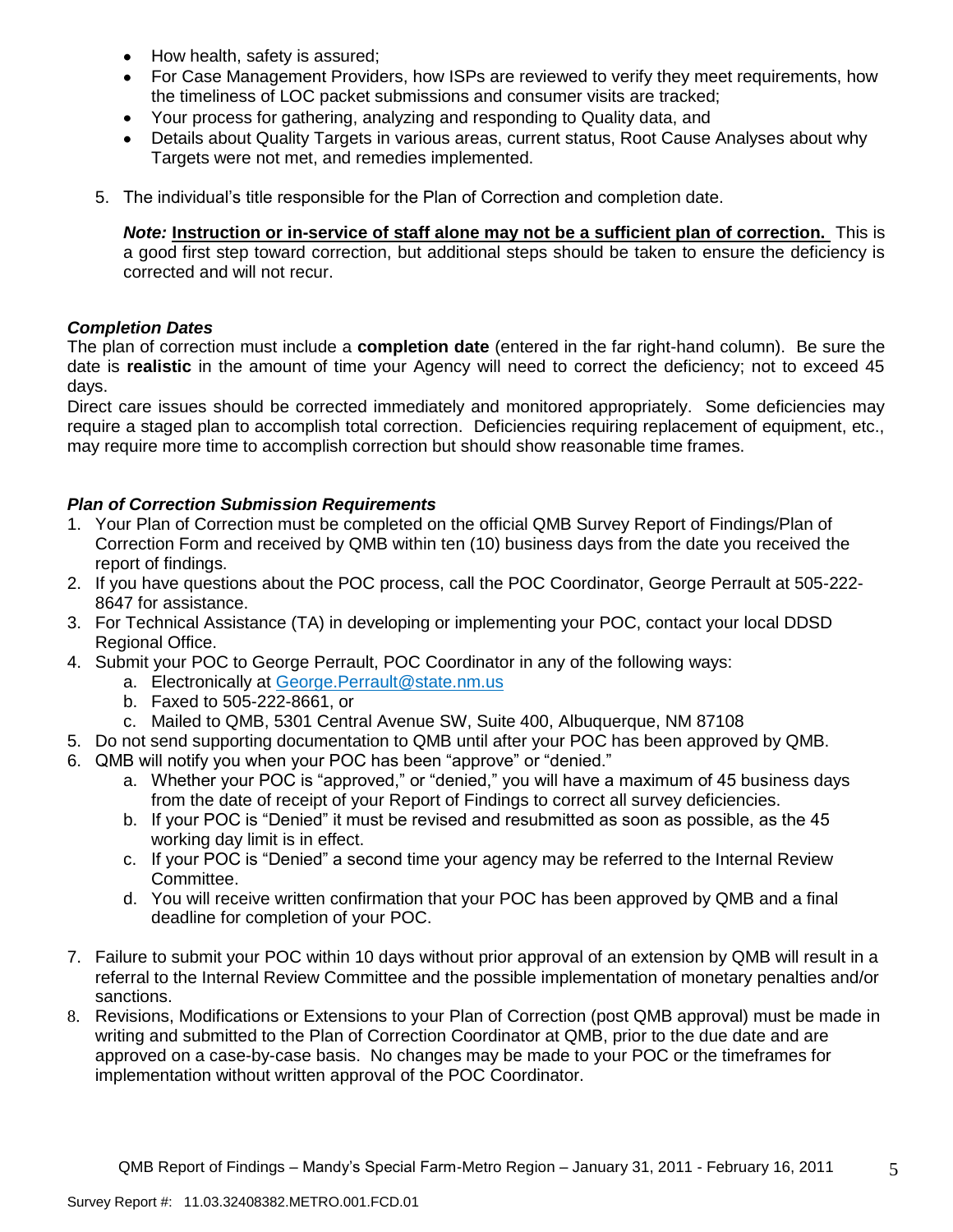# *POC Document Submission Requirements*

Once your POC has been approved by the QMB Plan of Correction Coordinator you must submit copies of documents as evidence that all deficiencies have been corrected, as follows.

- 1. Your internal documents are due within a *maximum* of 45 business days of receipt of your Report of Findings.
- 2. You may submit your documents by postal mail, fax, or electronically on disc or scanned and attached to e-mails.
- 3. All submitted documents *must be annotated*: please be sure the tag numbers and Identification numbers are indicated on each document submitted. Documents which are not annotated with the Tag number and Identification number may not be accepted.
- 4. Do not submit original documents; hard copies or scanned and electronically submitted copies are fine. Originals must be maintained in the agency file(s) per DDSD Standards.
- 5. In lieu of some documents, you may submit copies of file or home audit forms that clearly indicate cited deficiencies have been corrected, other attestations of correction must be approved by the Plan of Correction Coordinator prior to their submission.
- 6. For billing deficiencies, you must submit:
	- a. Evidence of an internal audit of billing documentation for a sample of individuals and timeframes;
	- b. Copies of "void and adjust" forms submitted to correct all over-billed or unjustified units billed identified during your internal audit.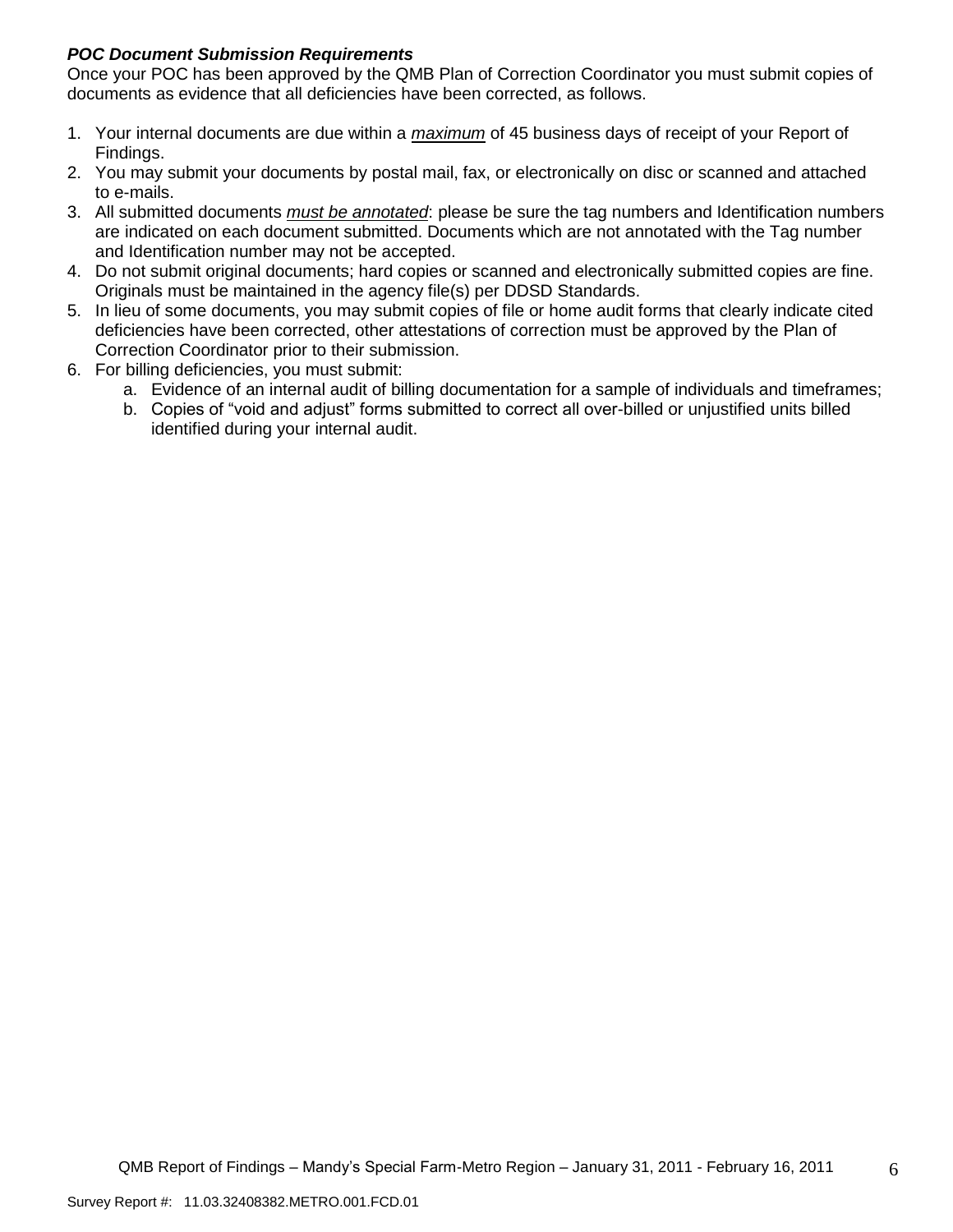Each deficiency in your Report of Findings is scored on a Scope and Severity Scale. The culmination of each deficiency's Scope and Severity is used to determine degree of compliance to standards and regulations and level of QMB Compliance Determination.

|                 |                      |                                                             |                                  | <b>SCOPE</b>                    |                                             |
|-----------------|----------------------|-------------------------------------------------------------|----------------------------------|---------------------------------|---------------------------------------------|
|                 |                      |                                                             | <b>Isolated</b><br>$01\% - 15\%$ | <b>Pattern</b><br>$16\% - 79\%$ | <b>Widespread</b><br>$80\% - 100\%$         |
|                 | High Impact          | Immediate Jeopardy to<br>individual health and or<br>safety | J.                               | $K_{\cdot}$                     | L.                                          |
|                 |                      | <b>Actual harm</b>                                          | G.                               | н.                              | L                                           |
| <b>SEVERITY</b> | Medium<br>Impact     | No Actual Harm<br>Potential for more than                   | D.                               | Е.                              | $F.$ (3 or<br>more)                         |
|                 |                      | minimal harm                                                | $D.$ (2 or<br>less)              |                                 | $F.$ (no<br>conditions of<br>participation) |
|                 | <b>Impact</b><br>mo7 | No Actual Harm<br>Minimal potential for<br>harm.            | А.                               | <b>B.</b>                       | C.                                          |

# **Scope and Severity Definitions:**

## • Isolated:

A deficiency that is limited to 1% to 15% of the sample, usually impacting few individuals in the sample.

## • Pattern:

A deficiency that impacts a number or group of individuals from 16% to 79% of the sample is defined as a pattern finding. Pattern findings suggest the need for system wide corrective actions.

Widespread:

A deficiency that impacts most or all (80% to 100%) of the individuals in the sample is defined as widespread or pervasive. Widespread findings suggest the need for system wide corrective actions as well as the need to implement a Continuous Quality Improvement process to improve or build infrastructure. Widespread findings could be referred to the Internal Review Committee for review and possible actions or sanctions.

7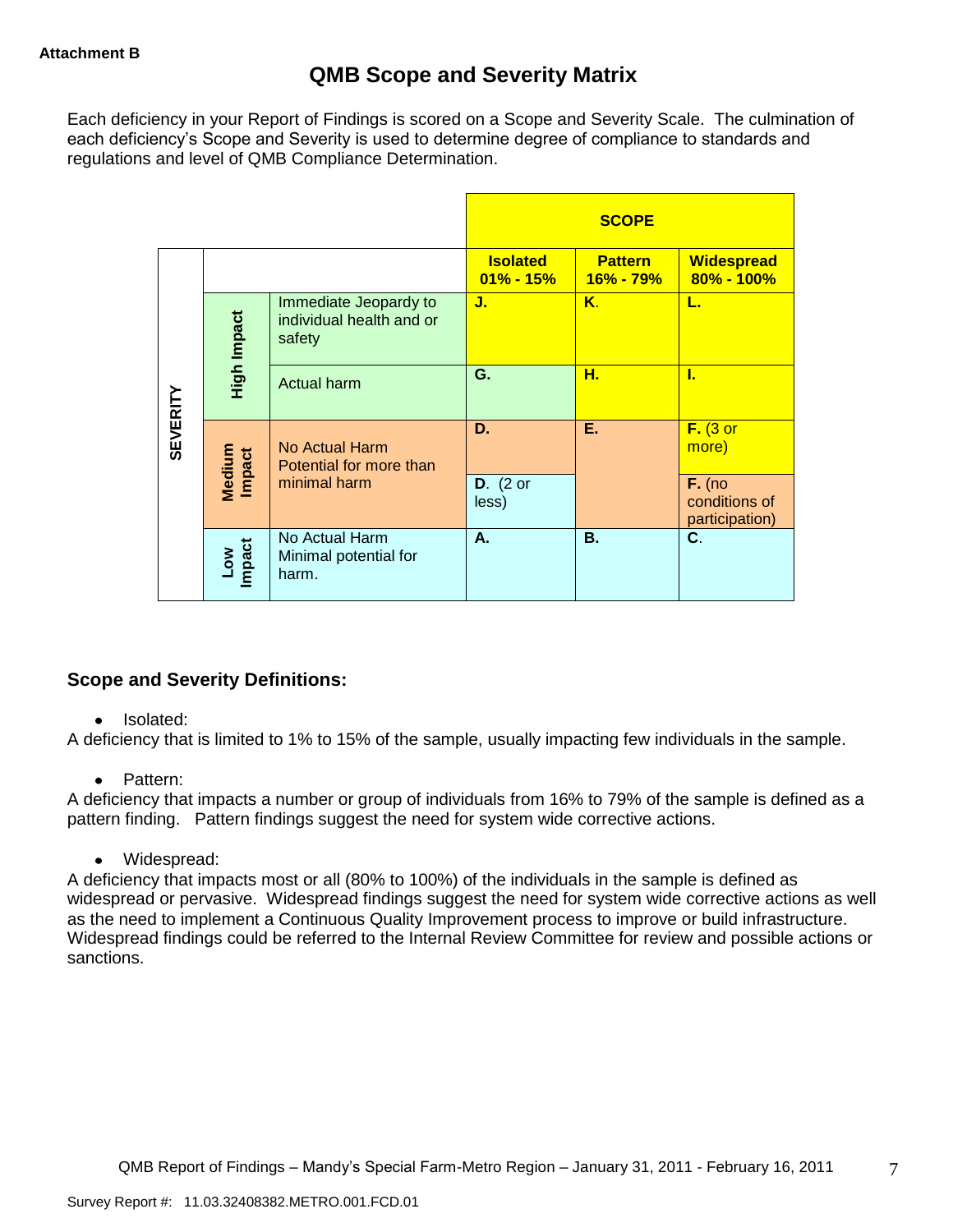# **Guidelines for the Provider Informal Reconsideration of Finding (IRF) Process**

#### **Introduction:**

Throughout the QMB Survey process, surveyors are openly communicating with providers. Open communication means that surveyors have clarified issues and/or requested missing information before completing the review. Regardless, there may still be instances where the provider disagrees with a specific finding. Providers may use the following process to informally dispute a finding.

#### **Instructions:**

- 1. The Informal Reconsideration of the Finding (IRF) request must be in writing to the QMB Deputy Bureau Chief **within 10 working days** of receipt of the final report.
- 2. The written request for an IRF must be completed on the QMB Request for Informal Reconsideration of Finding Form available on the QMB website: <http://dhi.health.state.nm.us/qmb>
- 3. The written request for an IRF must specify in detail the request for reconsideration and why the finding is inaccurate.
- 4. The IRF request must include all supporting documentation or evidence.

#### **The following limitations apply to the IRF process:**

- The request for an IRF and all supporting evidence must be received within 10 days.
- Findings based on evidence requested during the survey and not provided may not be subject to reconsideration.
- The supporting documentation must be new evidence not previously reviewed or requested by the  $\bullet$ survey team.
- Providers must continue to complete their Plan of Correction during the IRF process  $\bullet$
- Providers may not request an IRF to challenge the sampling methodology.
- Providers may not request an IRF based on disagreement with the nature of the standard or  $\bullet$ regulation.
- Providers may not request an IRF to challenge the team composition.
- Providers may not request an IRF to challenge the QMB compliance determination or the length of  $\bullet$ their DDSD provider contract.

A Provider forfeits the right to an IRF if the request is not made within 10 working days of receiving the report and/or does not include all supporting documentation or evidence to show compliance with the standards and regulations.

QMB has 30 working days to complete the review and notify the provider of the decision. The request will be reviewed by the IRF committee. The Provider will be notified in writing of the ruling; no face to face meeting will be conducted.

When a Provider requests that a finding be reconsidered, it does not stop or delay the Plan of Correction process. **Providers must continue to complete the Plan of Correction, including the finding in dispute regardless of the IRF status.** If a finding is removed or modified, it will be noted and removed or modified from the Report of Findings. It should be noted that in some cases a Plan of Correction may be completed prior to the IRF process being completed. The provider will be notified in writing on the decisions of the IRF committee.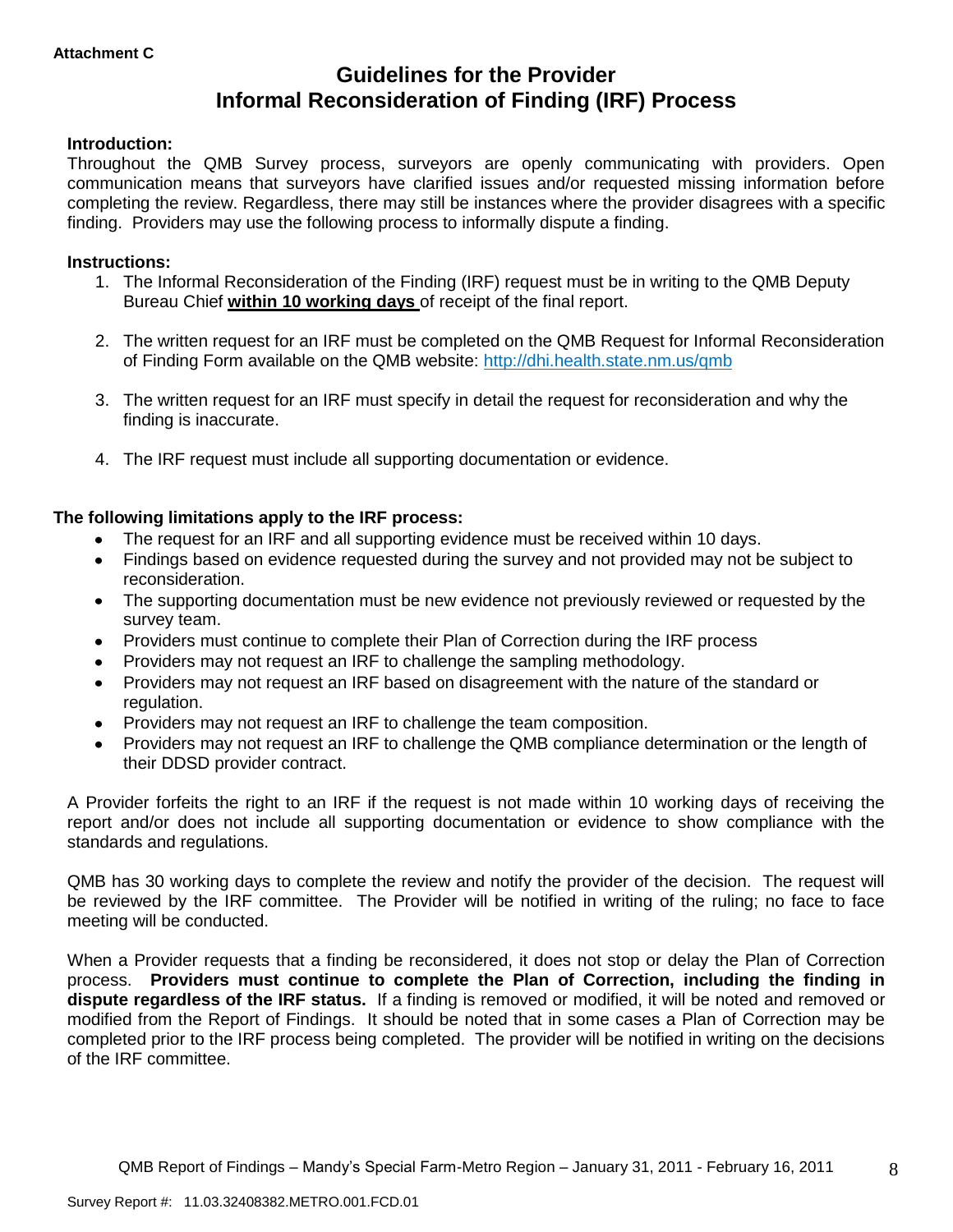| Agency:          | <b>Mandy's Special Farm - Metro Region</b> |
|------------------|--------------------------------------------|
| Program:         | Developmental Disabilities Waiver          |
| Service:         | <b>Community Living (Supported Living)</b> |
| Monitoring Type: | <b>Focused Survey</b>                      |
| Date of Survey:  | January 31 - February 16, 2011             |

| <b>Standard of Care</b>                                                                                                                                                                                                                                                                                                                                                                                                                                                                                                                                                                                                                                                                                                                                                                                                                                                                                                                                                                                                          | <b>Deficiency</b>                                                                                                                                                                                                                                                                                                                                                                                                                                                                                                                                                                                                                | <b>Agency Plan of Correction and</b><br><b>Responsible Party</b> | Date<br><b>Due</b> |
|----------------------------------------------------------------------------------------------------------------------------------------------------------------------------------------------------------------------------------------------------------------------------------------------------------------------------------------------------------------------------------------------------------------------------------------------------------------------------------------------------------------------------------------------------------------------------------------------------------------------------------------------------------------------------------------------------------------------------------------------------------------------------------------------------------------------------------------------------------------------------------------------------------------------------------------------------------------------------------------------------------------------------------|----------------------------------------------------------------------------------------------------------------------------------------------------------------------------------------------------------------------------------------------------------------------------------------------------------------------------------------------------------------------------------------------------------------------------------------------------------------------------------------------------------------------------------------------------------------------------------------------------------------------------------|------------------------------------------------------------------|--------------------|
| <b>Medication Delivery - PRN</b><br>Tag #1A09.1<br><b>Medication</b>                                                                                                                                                                                                                                                                                                                                                                                                                                                                                                                                                                                                                                                                                                                                                                                                                                                                                                                                                             | <b>Scope and Severity Rating: F</b>                                                                                                                                                                                                                                                                                                                                                                                                                                                                                                                                                                                              |                                                                  |                    |
| Developmental Disabilities (DD) Waiver Service<br>Standards effective 4/1/2007<br><b>CHAPTER 1 II. PROVIDER AGENCY</b><br><b>REQUIREMENTS:</b> The objective of these standards<br>is to establish Provider Agency policy, procedure<br>and reporting requirements for DD Medicaid Waiver<br>program. These requirements apply to all such<br>Provider Agency staff, whether directly employed or<br>subcontracting with the Provider Agency. Additional<br>Provider Agency requirements and personnel<br>qualifications may be applicable for specific service<br>standards.<br>E. Medication Delivery: Provider Agencies that<br>provide Community Living, Community Inclusion or<br>Private Duty Nursing services shall have written<br>policies and procedures regarding medication(s)<br>delivery and tracking and reporting of medication<br>errors in accordance with DDSD Medication<br>Assessment and Delivery Policy and Procedures,<br>the Board of Nursing Rules and Board of Pharmacy<br>standards and regulations. | Based on record review, the Agency failed to<br>maintain PRN Medication Administration Records<br>which contained all elements required by standard<br>for 2 of 2 Individuals.<br>Individual #1<br>October 2010<br>No Time of Administration was noted on the<br>Medication Administration Record for the<br>following PRN medication:<br>• Acetaminophen 500mg - PRN - 10/28 (given 1<br>time)<br>No Effectiveness was noted on the Medication<br>Administration Record for the following PRN<br>medication:<br>• Diphenhydramine 25mg - PRN - 10/26 (given<br>1 time)<br>• Acetaminophen 500mg - PRN - 10/28 (given 1<br>time) |                                                                  |                    |
| (2) When required by the DDSD Medication<br>Assessment and Delivery Policy, Medication<br>Administration Records (MAR) shall be maintained<br>and include:<br>(a) The name of the individual, a transcription of<br>the physician's written or licensed health care<br>provider's prescription including the brand                                                                                                                                                                                                                                                                                                                                                                                                                                                                                                                                                                                                                                                                                                               | November 2010<br>Medication Administration Records did not<br>contain the dose given for the following<br>medications:<br>• Diphenhydramine 25mg 1 or 2 capsules – PRN<br>$-11/15$                                                                                                                                                                                                                                                                                                                                                                                                                                               |                                                                  |                    |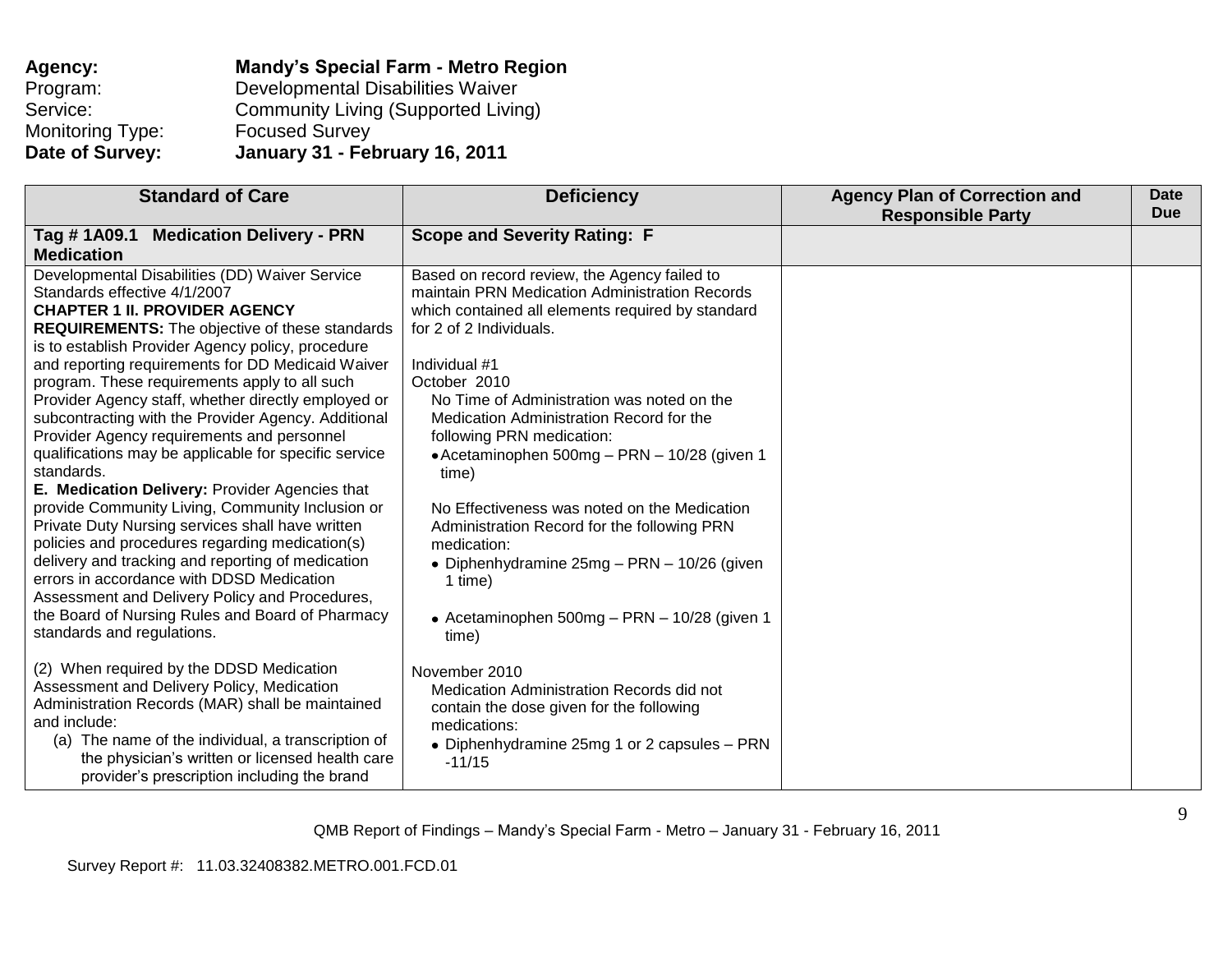| and generic name of the medication,<br>diagnosis for which the medication is               | December 2010<br>No Effectiveness was noted on the Medication |  |
|--------------------------------------------------------------------------------------------|---------------------------------------------------------------|--|
| prescribed;                                                                                | Administration Record for the following PRN                   |  |
| (b) Prescribed dosage, frequency and                                                       | medication:                                                   |  |
| method/route of administration, times and                                                  | • Acetaminophen 500mg - PRN - 12/1 (given 1                   |  |
| dates of administration;                                                                   | time)                                                         |  |
| (c) Initials of the individual administering or                                            |                                                               |  |
| assisting with the medication;                                                             | • Chloroseptic spray – PRN – $12/7$ & $12/12$                 |  |
| (d) Explanation of any medication irregularity;                                            | (given 1 time)                                                |  |
| (e) Documentation of any allergic reaction or                                              |                                                               |  |
| adverse medication effect; and<br>For PRN medication, an explanation for the               | Medication Administration Record document did                 |  |
| (f)<br>use of the PRN medication shall include                                             | not contain an area for the following information:            |  |
| observable signs/symptoms or                                                               | the symptoms that indicate the use of the<br>medication.      |  |
| circumstances in which the medication is to                                                | • Chloroseptic spray - PRN                                    |  |
| be used, and documentation of effectiveness                                                |                                                               |  |
| of PRN medication administered.                                                            | Medication Administration Record document did                 |  |
|                                                                                            | not contain an area for the following information:            |  |
| (3) The Provider Agency shall also maintain a                                              | the effectiveness that indicates the results of the           |  |
| signature page that designates the full name that                                          | medication.                                                   |  |
| corresponds to each initial used to document                                               | • Chloroseptic spray - PRN                                    |  |
| administered or assisted delivery of each dose;                                            |                                                               |  |
|                                                                                            | Medication Administration Record document did                 |  |
| (4) MARs are not required for individuals<br>participating in Independent Living who self- | not contain an area for the following information:            |  |
| administer their own medications;                                                          | the exact amount to be used in a 24-hour period.              |  |
|                                                                                            | • Chloroseptic spray - PRN                                    |  |
| (5) Information from the prescribing pharmacy                                              | Individual #2                                                 |  |
| regarding medications shall be kept in the home and                                        | October 2010                                                  |  |
| community inclusion service locations and shall                                            | No Effectiveness was noted on the Medication                  |  |
| include the expected desired outcomes of                                                   | Administration Record for the following PRN                   |  |
| administrating the medication, signs and symptoms                                          | medication:                                                   |  |
| of adverse events and interactions with other                                              | • Acetaminophen (Pain Reliever) - PRN -10/25                  |  |
| medications;                                                                               | (given 1 time)                                                |  |
| NMAC 16.19.11.8 MINIMUM STANDARDS:                                                         |                                                               |  |
| A. MINIMUM STANDARDS FOR THE                                                               | Medication Administration Record document did                 |  |
| DISTRIBUTION, STORAGE, HANDLING AND                                                        | not contain the following information: the                    |  |
| <b>RECORD KEEPING OF DRUGS:</b>                                                            | symptoms that indicate the use of the medication.             |  |
| (d) The facility shall have a Medication                                                   | • Acetaminophen (Pain Reliever) 500mg (PRN)                   |  |
| Administration Record (MAR) documenting                                                    |                                                               |  |
|                                                                                            | • Motrin IB 200mg (PRN)                                       |  |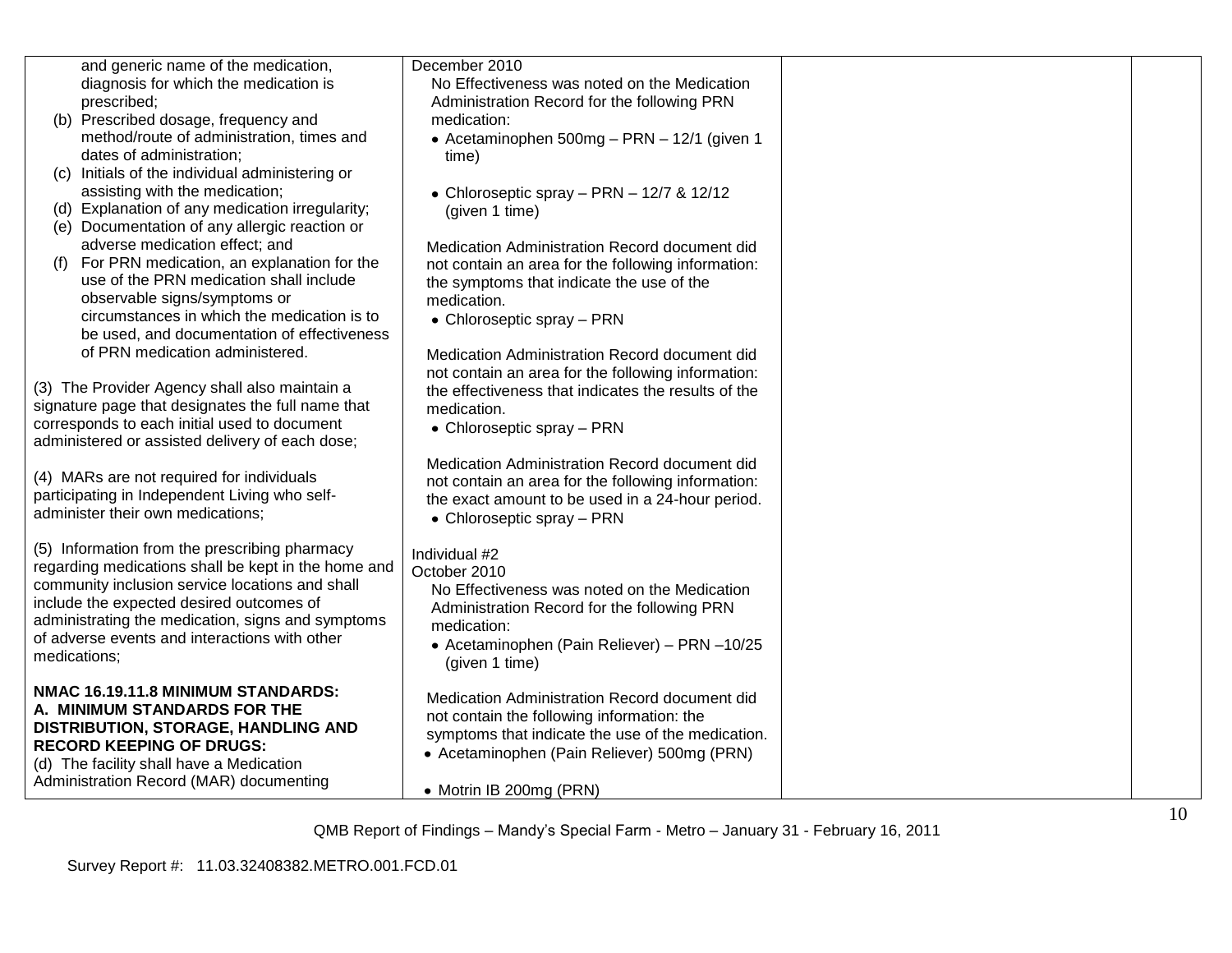| medication administered to residents, including        |                                                   |  |
|--------------------------------------------------------|---------------------------------------------------|--|
| over-the-counter medications. This                     |                                                   |  |
| documentation shall include:                           | Medication Administration Record document did     |  |
| Name of resident;<br>(i)                               | not contain the following information: the exact  |  |
| Date given;<br>(ii)                                    | amount to be used in a 24-hour period.            |  |
| Drug product name;<br>(iii)                            | • Acetaminophen (Pain Reliever) 500mg (PRN)       |  |
| Dosage and form;<br>(iv)                               |                                                   |  |
| Strength of drug;<br>(v)                               | • Motrin IB 200mg (PRN)                           |  |
| (vi) Route of administration;                          |                                                   |  |
| (vii) How often medication is to be taken;             | November 2010                                     |  |
| (viii) Time taken and staff initials;                  | No Signs/Symptoms were noted on the               |  |
| (ix) Dates when the medication is discontinued         | Medication Administration Record for the          |  |
| or changed;                                            | following PRN medication:                         |  |
| The name and initials of all staff<br>(x)              | $\bullet$ Zyrtec - PRN - 11/2 (given 1 time)      |  |
| administering medications.                             |                                                   |  |
|                                                        | • Acetaminophen 500mg - PRN - 11/2 (given 1       |  |
| <b>Model Custodial Procedure Manual</b>                | time)                                             |  |
| <b>D. Administration of Drugs</b>                      |                                                   |  |
| Unless otherwise stated by practitioner, patients will | Medication Administration Record document did     |  |
| not be allowed to administer their own medications.    | not contain the following information: the        |  |
| Document the practitioner's order authorizing the      | symptoms that indicate the use of the medication. |  |
| self-administration of medications.                    | • Acetominophen 500 mg (PRN)                      |  |
|                                                        |                                                   |  |
| All PRN (As needed) medications shall have             | Medication Administration Record document did     |  |
| complete detail instructions regarding the             | not contain the following information: the        |  |
| administering of the medication. This shall include:   | strength of the medication to be given.           |  |
| symptoms that indicate the use of the<br>➤             | • Acetaminophen 500mg (PRN)                       |  |
| medication,                                            |                                                   |  |
| exact dosage to be used, and                           | Medication Administration Record document did     |  |
| the exact amount to be used in a 24 hour               | not contain the following information: the exact  |  |
| period.                                                | amount to be used in a 24-hour period.            |  |
|                                                        | • Acetominophen 500mg (PRN)                       |  |
| <b>Department of Health</b>                            |                                                   |  |
| <b>Developmental Disabilities Supports Division</b>    | December 2010                                     |  |
| (DDSD) Medication Assessment and Delivery              | Medication Administration Record document did     |  |
| Policy - Eff. November 1, 2006                         | not contain the following information: the        |  |
| <b>F. PRN Medication</b>                               | symptoms that indicate the use of the medication. |  |
| 3. Prior to self-administration, self-administration   | • Acetaminophen 500mg (PRN)                       |  |
| with physical assist or assisting with delivery of PRN |                                                   |  |
| medications, the direct support staff must contact     |                                                   |  |
| the agency nurse to describe observed symptoms         | • Motrin IB 200mg (PRN)                           |  |
|                                                        |                                                   |  |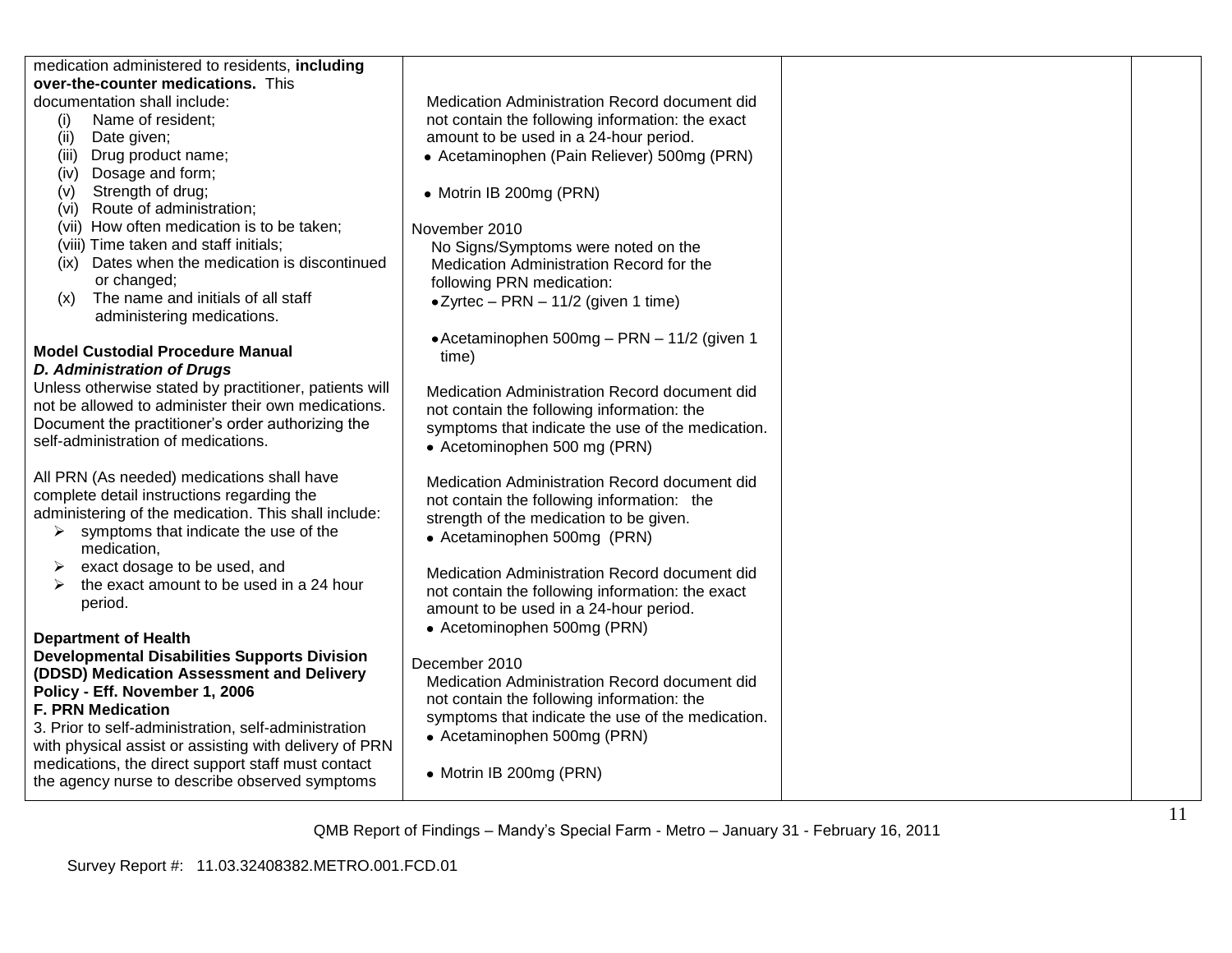| and thus assure that the PRN medication is being<br>used according to instructions given by the ordering<br>PCP. In cases of fever, respiratory distress<br>(including coughing), severe pain, vomiting,<br>diarrhea, change in responsiveness/level of<br>consciousness, the nurse must strongly consider<br>the need to conduct a face-to-face assessment to<br>assure that the PRN does not mask a condition<br>better treated by seeking medical attention. This<br>does not apply to home based/family living settings<br>where the provider is related by affinity or by<br>consanguinity to the individual.                                                                                                                                                                                                                                                                                                                                       | Medication Administration Record document did<br>not contain the following information: the exact<br>amount to be used in a 24-hour period.<br>• Acetaminophen 500mg (PRN)<br>• Motrin IB 200mg (PRN) |  |
|----------------------------------------------------------------------------------------------------------------------------------------------------------------------------------------------------------------------------------------------------------------------------------------------------------------------------------------------------------------------------------------------------------------------------------------------------------------------------------------------------------------------------------------------------------------------------------------------------------------------------------------------------------------------------------------------------------------------------------------------------------------------------------------------------------------------------------------------------------------------------------------------------------------------------------------------------------|-------------------------------------------------------------------------------------------------------------------------------------------------------------------------------------------------------|--|
| 4. The agency nurse shall review the utilization of<br>PRN medications routinely. Frequent or escalating<br>use of PRN medications must be reported to the<br>PCP and discussed by the Interdisciplinary for<br>changes to the overall support plan (see Section H<br>of this policy).                                                                                                                                                                                                                                                                                                                                                                                                                                                                                                                                                                                                                                                                   |                                                                                                                                                                                                       |  |
| H. Agency Nurse Monitoring<br>1. Regardless of the level of assistance with<br>medication delivery that is required by the individual<br>or the route through which the medication is<br>delivered, the agency nurses must monitor the<br>individual's response to the effects of their routine<br>and PRN medications. The frequency and type of<br>monitoring must be based on the nurse's<br>assessment of the individual and consideration of<br>the individual's diagnoses, health status, stability,<br>utilization of PRN medications and level of support<br>required by the individual's condition and the skill<br>level and needs of the direct care staff. Nursing<br>monitoring should be based on prudent nursing<br>practice and should support the safety and<br>independence of the individual in the community<br>setting. The health care plan shall reflect the<br>planned monitoring of the individual's response to<br>medication. |                                                                                                                                                                                                       |  |
| <b>Department of Health Developmental Disabilities</b>                                                                                                                                                                                                                                                                                                                                                                                                                                                                                                                                                                                                                                                                                                                                                                                                                                                                                                   |                                                                                                                                                                                                       |  |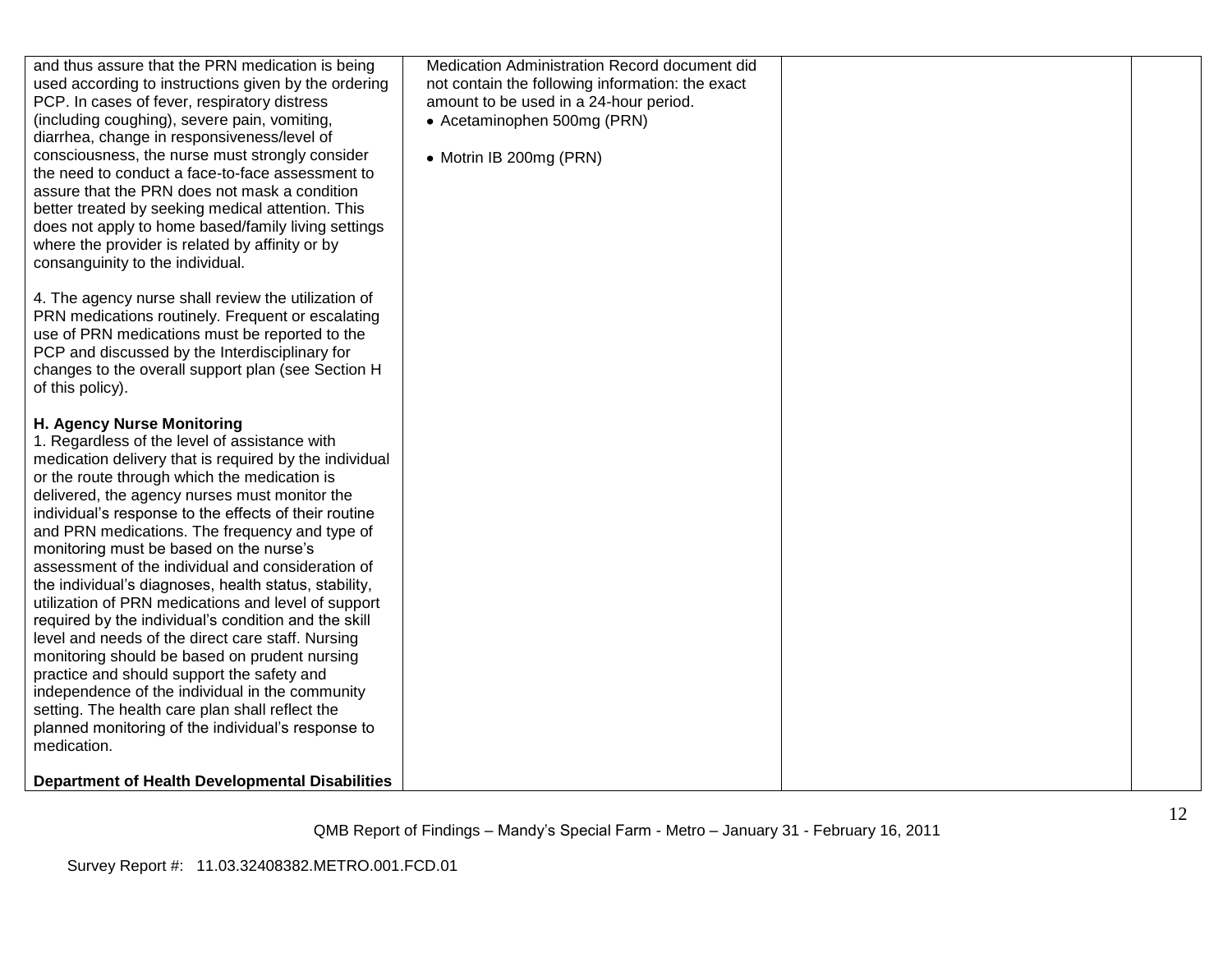| <b>Supports Division (DDSD) - Procedure Title:</b>    |  |  |
|-------------------------------------------------------|--|--|
| <b>Medication Assessment and Delivery Procedure</b>   |  |  |
| Eff Date: November 1, 2006                            |  |  |
| C. 3. Prior to delivery of the PRN, direct support    |  |  |
| staff must contact the agency nurse to describe       |  |  |
| observed symptoms and thus assure that the PRN        |  |  |
| is being used according to instructions given by the  |  |  |
| ordering PCP. In cases of fever, respiratory distress |  |  |
| (including coughing), severe pain, vomiting,          |  |  |
| diarrhea, change in responsiveness/level of           |  |  |
| consciousness, the nurse must strongly consider       |  |  |
| the need to conduct a face-to-face assessment to      |  |  |
| assure that the PRN does not mask a condition         |  |  |
| better treated by seeking medical attention.          |  |  |
| (References: Psychotropic Medication Use Policy,      |  |  |
| Section D, page 5 Use of PRN Psychotropic             |  |  |
| Medications; and, Human Rights Committee              |  |  |
| Requirements Policy, Section B, page 4                |  |  |
| Interventions Requiring Review and Approval - Use     |  |  |
| of PRN Medications).                                  |  |  |
|                                                       |  |  |
| a. Document conversation with nurse including all     |  |  |
| reported signs and symptoms, advice given and         |  |  |
| action taken by staff.                                |  |  |
|                                                       |  |  |
| 4. Document on the MAR each time a PRN                |  |  |
| medication is used and describe its effect on the     |  |  |
| individual (e.g., temperature down, vomiting          |  |  |
| lessened, anxiety increased, the condition is the     |  |  |
| same, improved, or worsened, etc.).                   |  |  |
|                                                       |  |  |
|                                                       |  |  |
|                                                       |  |  |
|                                                       |  |  |
|                                                       |  |  |
|                                                       |  |  |
|                                                       |  |  |
|                                                       |  |  |
|                                                       |  |  |
|                                                       |  |  |
|                                                       |  |  |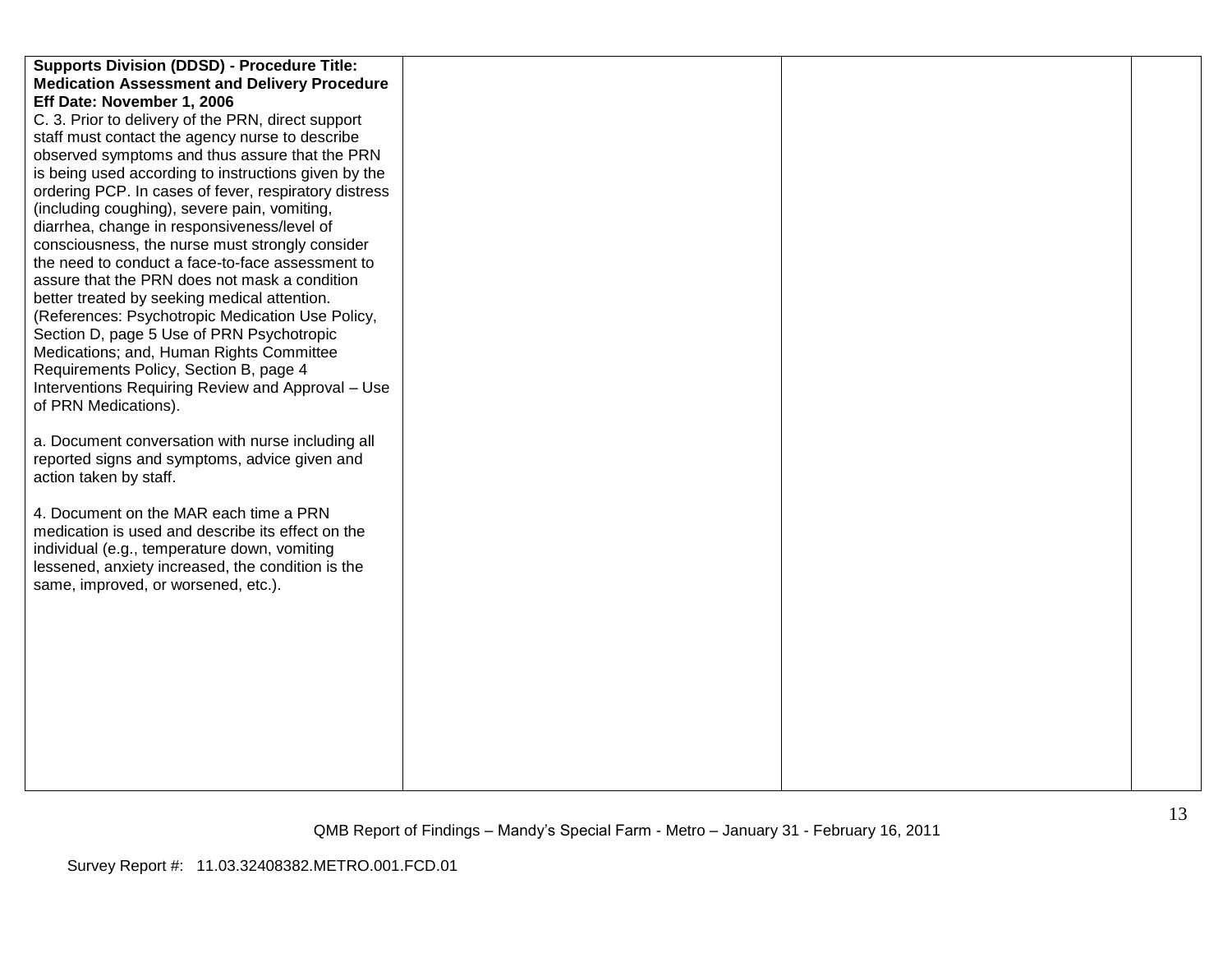| Tag #1A09.2 Medication Delivery - PRN                                                                                                                                                                                                                                                                                                                                                                                                                                                                                                                                                                                                                                              | <b>Scope and Severity Rating: E</b>                                                                                                                                                                                     |  |
|------------------------------------------------------------------------------------------------------------------------------------------------------------------------------------------------------------------------------------------------------------------------------------------------------------------------------------------------------------------------------------------------------------------------------------------------------------------------------------------------------------------------------------------------------------------------------------------------------------------------------------------------------------------------------------|-------------------------------------------------------------------------------------------------------------------------------------------------------------------------------------------------------------------------|--|
| <b>Nurse Approval</b>                                                                                                                                                                                                                                                                                                                                                                                                                                                                                                                                                                                                                                                              |                                                                                                                                                                                                                         |  |
| Developmental Disabilities (DD) Waiver Service<br>Standards effective 4/1/2007<br><b>CHAPTER 1 II. PROVIDER AGENCY</b><br><b>REQUIREMENTS:</b> The objective of these standards<br>is to establish Provider Agency policy, procedure<br>and reporting requirements for DD Medicaid Waiver<br>program. These requirements apply to all such                                                                                                                                                                                                                                                                                                                                         | Based on record review, the Agency failed to<br>maintain documentation of PRN usage as required<br>by standard for 1 of 2 Individuals.<br>Individual #1<br>January 2011<br>No documentation of the verbal authorization |  |
| Provider Agency staff, whether directly employed or<br>subcontracting with the Provider Agency. Additional<br>Provider Agency requirements and personnel<br>qualifications may be applicable for specific service<br>standards.                                                                                                                                                                                                                                                                                                                                                                                                                                                    | from the Agency nurse prior to each<br>administration/assistance of PRN medication was<br>found for the following PRN medication:<br>• Acetaminophen 500mg - PRN - 1/29 (given 1<br>time daily)                         |  |
| E. Medication Delivery: Provider Agencies that<br>provide Community Living, Community Inclusion or<br>Private Duty Nursing services shall have written<br>policies and procedures regarding medication(s)<br>delivery and tracking and reporting of medication<br>errors in accordance with DDSD Medication<br>Assessment and Delivery Policy and Procedures,<br>the Board of Nursing Rules and Board of Pharmacy<br>standards and regulations.                                                                                                                                                                                                                                    |                                                                                                                                                                                                                         |  |
| <b>Department of Health</b><br><b>Developmental Disabilities Supports Division</b><br>(DDSD) Medication Assessment and Delivery<br>Policy - Eff. November 1, 2006<br><b>F. PRN Medication</b><br>3. Prior to self-administration, self-administration<br>with physical assist or assisting with delivery of PRN<br>medications, the direct support staff must contact<br>the agency nurse to describe observed symptoms<br>and thus assure that the PRN medication is being<br>used according to instructions given by the ordering<br>PCP. In cases of fever, respiratory distress<br>(including coughing), severe pain, vomiting,<br>diarrhea, change in responsiveness/level of |                                                                                                                                                                                                                         |  |
| consciousness, the nurse must strongly consider<br>the need to conduct a face-to-face assessment to                                                                                                                                                                                                                                                                                                                                                                                                                                                                                                                                                                                |                                                                                                                                                                                                                         |  |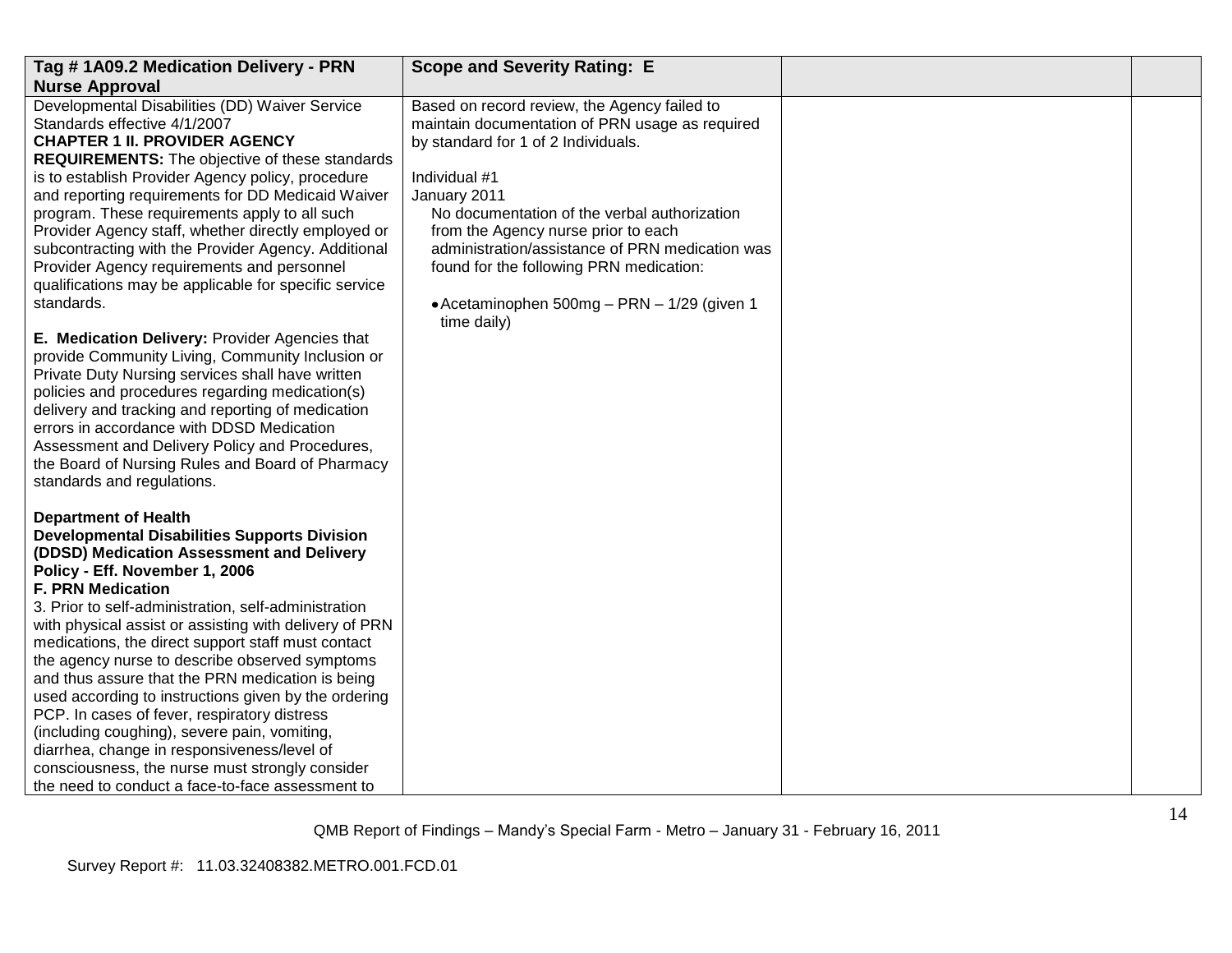| assure that the PRN does not mask a condition          |  |  |
|--------------------------------------------------------|--|--|
| better treated by seeking medical attention. This      |  |  |
| does not apply to home based/family living settings    |  |  |
| where the provider is related by affinity or by        |  |  |
| consanguinity to the individual.                       |  |  |
|                                                        |  |  |
| 4. The agency nurse shall review the utilization of    |  |  |
| PRN medications routinely. Frequent or escalating      |  |  |
| use of PRN medications must be reported to the         |  |  |
| PCP and discussed by the Interdisciplinary for         |  |  |
| changes to the overall support plan (see Section H     |  |  |
| of this policy).                                       |  |  |
| H. Agency Nurse Monitoring                             |  |  |
| 1. Regardless of the level of assistance with          |  |  |
| medication delivery that is required by the individual |  |  |
| or the route through which the medication is           |  |  |
| delivered, the agency nurses must monitor the          |  |  |
| individual's response to the effects of their routine  |  |  |
| and PRN medications. The frequency and type of         |  |  |
| monitoring must be based on the nurse's                |  |  |
| assessment of the individual and consideration of      |  |  |
| the individual's diagnoses, health status, stability,  |  |  |
| utilization of PRN medications and level of support    |  |  |
| required by the individual's condition and the skill   |  |  |
| level and needs of the direct care staff. Nursing      |  |  |
| monitoring should be based on prudent nursing          |  |  |
| practice and should support the safety and             |  |  |
| independence of the individual in the community        |  |  |
| setting. The health care plan shall reflect the        |  |  |
| planned monitoring of the individual's response to     |  |  |
| medication.                                            |  |  |
| <b>Department of Health Developmental Disabilities</b> |  |  |
| <b>Supports Division (DDSD) - Procedure Title:</b>     |  |  |
| <b>Medication Assessment and Delivery Procedure</b>    |  |  |
| Eff Date: November 1, 2006                             |  |  |
| C. 3. Prior to delivery of the PRN, direct support     |  |  |
| staff must contact the agency nurse to describe        |  |  |
| observed symptoms and thus assure that the PRN         |  |  |
| is being used according to instructions given by the   |  |  |
| ordering PCP. In cases of fever, respiratory distress  |  |  |
| (including coughing), severe pain, vomiting,           |  |  |